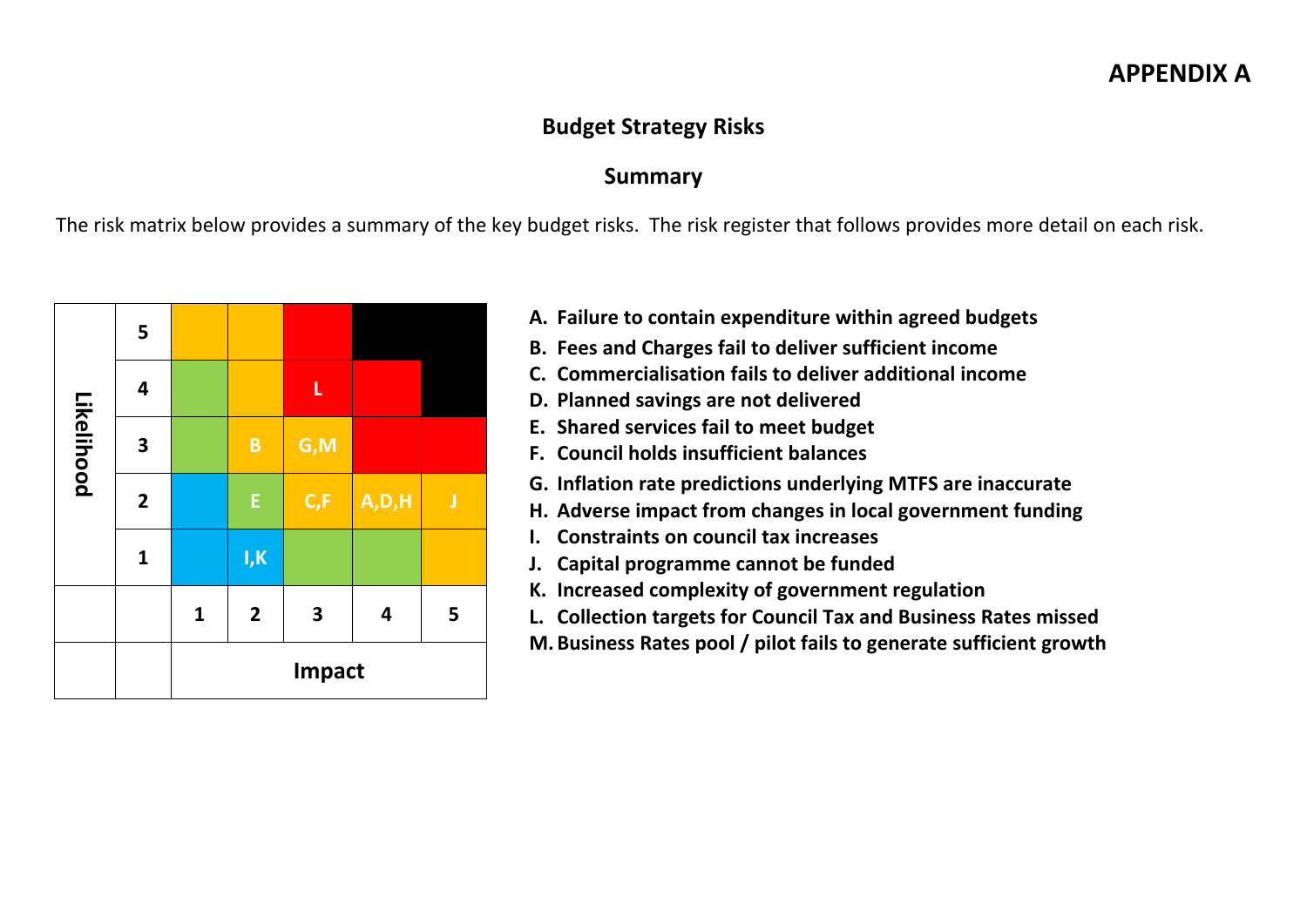### **Budget Strategy Risk Register 2017/18**

The following risk register sets out the key risks to the budget strategy 2017/18 onwards. The register sets out the consequences of each risk and the existing controls in place.

| <b>Ref</b> | <b>Risk (title &amp; full description)</b>                                                                                                                                                                                  | <b>Consequences</b>                                                                                                                                                                                                                      | <b>Key Existing Controls</b>                                                                                                                                                                                                                                                                                                                                                                      |                | <b>Overall Risk</b><br>rating |   |  |
|------------|-----------------------------------------------------------------------------------------------------------------------------------------------------------------------------------------------------------------------------|------------------------------------------------------------------------------------------------------------------------------------------------------------------------------------------------------------------------------------------|---------------------------------------------------------------------------------------------------------------------------------------------------------------------------------------------------------------------------------------------------------------------------------------------------------------------------------------------------------------------------------------------------|----------------|-------------------------------|---|--|
|            |                                                                                                                                                                                                                             |                                                                                                                                                                                                                                          |                                                                                                                                                                                                                                                                                                                                                                                                   |                | L                             | Σ |  |
| А          | Failure to contain expenditure<br>within agreed budgets<br>The Council overspends overall against its<br>agreed budget for the year                                                                                         | Failure to meet the budget makes it more likely that<br>the Council will have to rely on short term expedients<br>to balance the budget from year to year, rather than<br>following a coherent long term strategy.                       | - Embedded and well established budget setting<br>process<br>- Medium Term Financial Strategy<br>- Balanced budget agreed by Council for 2017/18.<br>Strong controls over expenditure and<br>established process for recovering from<br>overspends                                                                                                                                                | $\overline{4}$ | 2                             |   |  |
| B          | Fees & Charges fail to deliver sufficient<br>income<br>Fee charging services may be affected if there<br>is a downturn in the economy, resulting in Fees<br>and Charges failing to deliver the expected<br>level of income. | The total value of all Council income from fees and<br>charges is in excess of £16 million. A loss of income for<br>service budgets will require restrictions on<br>expenditure levels and delivery of all objectives may<br>not be met. | - Fees and charges are reviewed each year, paying<br>careful attention to the relevant market<br>conditions<br>- Where the Council is operating in a competitive<br>market, the aim is to ensure price sensitivity does<br>not lead to a loss of income.<br>- Procedures are in place to ensure that fees and<br>charges are billed promptly (or in advance) and<br>that collection is maximised. | $\overline{2}$ | 3                             |   |  |
| C          | <b>Commercialisation fails to deliver additional</b><br>income<br>The commercial activities currently being<br>delivered and projected in the MTFS do not                                                                   | The medium term financial strategy includes a<br>contribution from commercial opportunities, so any<br>shortfall would have an impact on the overall strategy.                                                                           | - The Council set aside a provision of £0.5m<br>against losses from activities that do not<br>deliver. This provision is cash limited but                                                                                                                                                                                                                                                         | 3              | 2                             |   |  |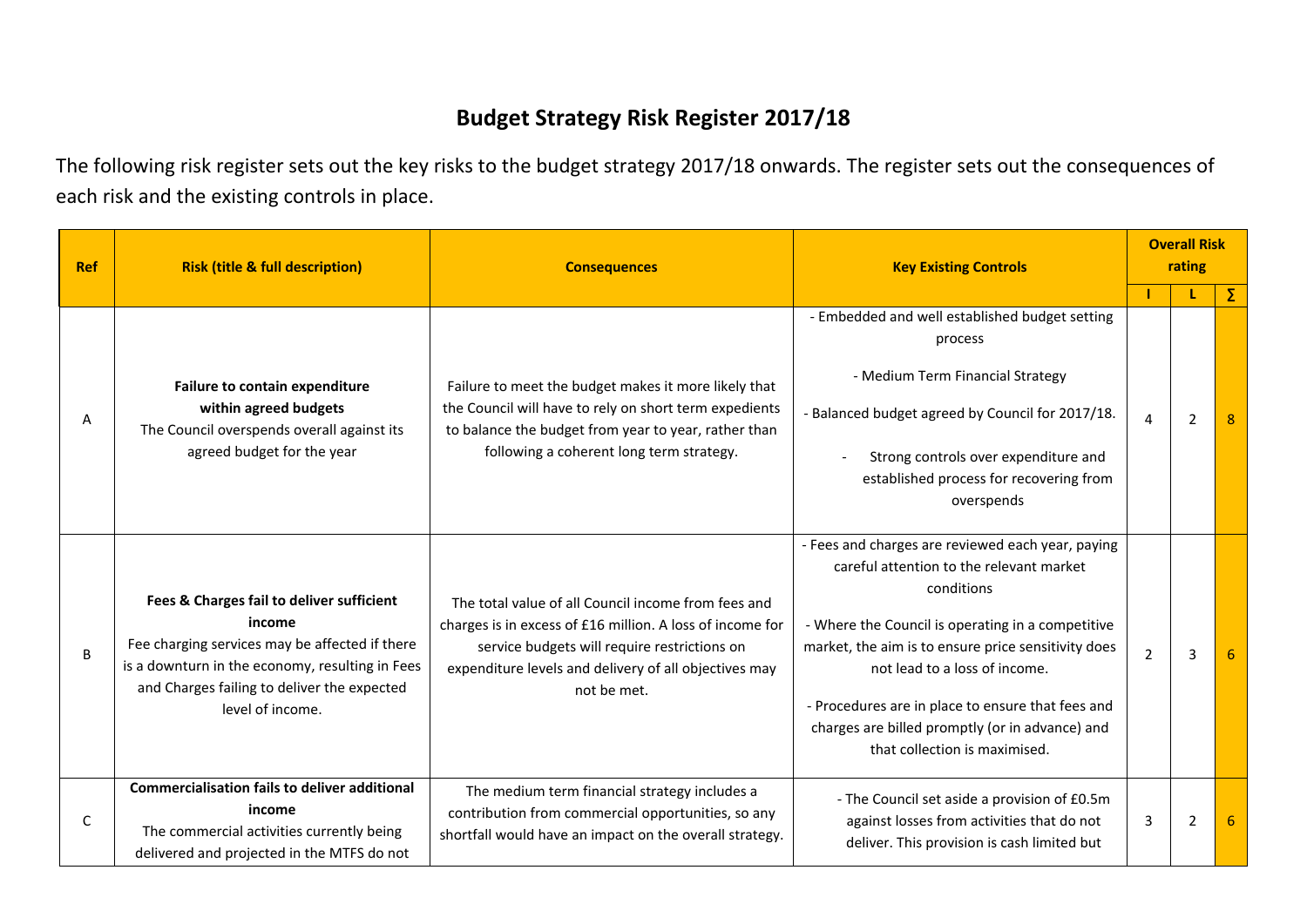| <b>Ref</b> | <b>Risk (title &amp; full description)</b>                                                                                                                        | <b>Consequences</b>                                                                                                                                                                                                                                                                                                                                                                                                                      | <b>Key Existing Controls</b>                                                                                                                                                                                                                                                                                                                                                                                      |                |                | <b>Overall Risk</b><br>rating |  |
|------------|-------------------------------------------------------------------------------------------------------------------------------------------------------------------|------------------------------------------------------------------------------------------------------------------------------------------------------------------------------------------------------------------------------------------------------------------------------------------------------------------------------------------------------------------------------------------------------------------------------------------|-------------------------------------------------------------------------------------------------------------------------------------------------------------------------------------------------------------------------------------------------------------------------------------------------------------------------------------------------------------------------------------------------------------------|----------------|----------------|-------------------------------|--|
|            | deliver the expected level of income.                                                                                                                             | Income generation from commercial activities<br>supports the revenue budget and is required in<br>ordered to pay back capital investment.                                                                                                                                                                                                                                                                                                | available to cover short term losses.<br>- Individual risks associated with specific<br>projects within commercialisation strategy<br>will be assessed, both as part of the project<br>appraisal process and during the course of<br>delivering the projects.<br>- Decision made to outsource the<br>management of the Mote Park Café from<br>Spring 2018.                                                        | п              | L              | Σ                             |  |
| D          | Planned savings are not delivered<br>Failure to deliver savings and / or failure to<br>monitor savings means that the Council cannot<br>deliver a balanced budget | The level of saving required to achieve a balanced<br>budget is significant and non-delivery of these savings<br>will have a major consequence on managing financial<br>viability of the organisation.<br>Not achieving savings will impact the overall delivery<br>of the Medium Term Financial Strategy and would<br>require appropriate action, which might include the<br>suspension of some Council services, redundancies,<br>etc. | - The risks associated with delivery of savings<br>proposed in the current Medium Term Financial<br>Strategy have been reviewed as part of the<br>budget setting process.<br>- Savings proposals are separately identified and<br>monitored in the Council's general ledger.<br>- The ability to achieve the targeted savings is<br>reported quarterly to Corporate Leadership Team<br>and to Service Committees. | 4              | $\overline{2}$ |                               |  |
| E          | <b>Shared Services</b><br>Shared services, which are not entirely under<br>the Council's control, fail to perform within<br>budgeted levels.                      | Failure of a shared service to manage within the<br>existing budget will have the same consequences as<br>for any overspending budget, ie it would require<br>appropriate action, which might include the<br>suspension of some Council services, redundancies,<br>etc.                                                                                                                                                                  | The arrangements governing shared services<br>include a number of controls that minimise the<br>risk of budget overspends and service failure,<br>including quarterly reporting to a Shared Service<br>Board comprising representatives of the<br>authorities involved. The shared services are<br>required to report regularly on financial<br>performance and key indicators.                                   | $\overline{2}$ | $\overline{2}$ |                               |  |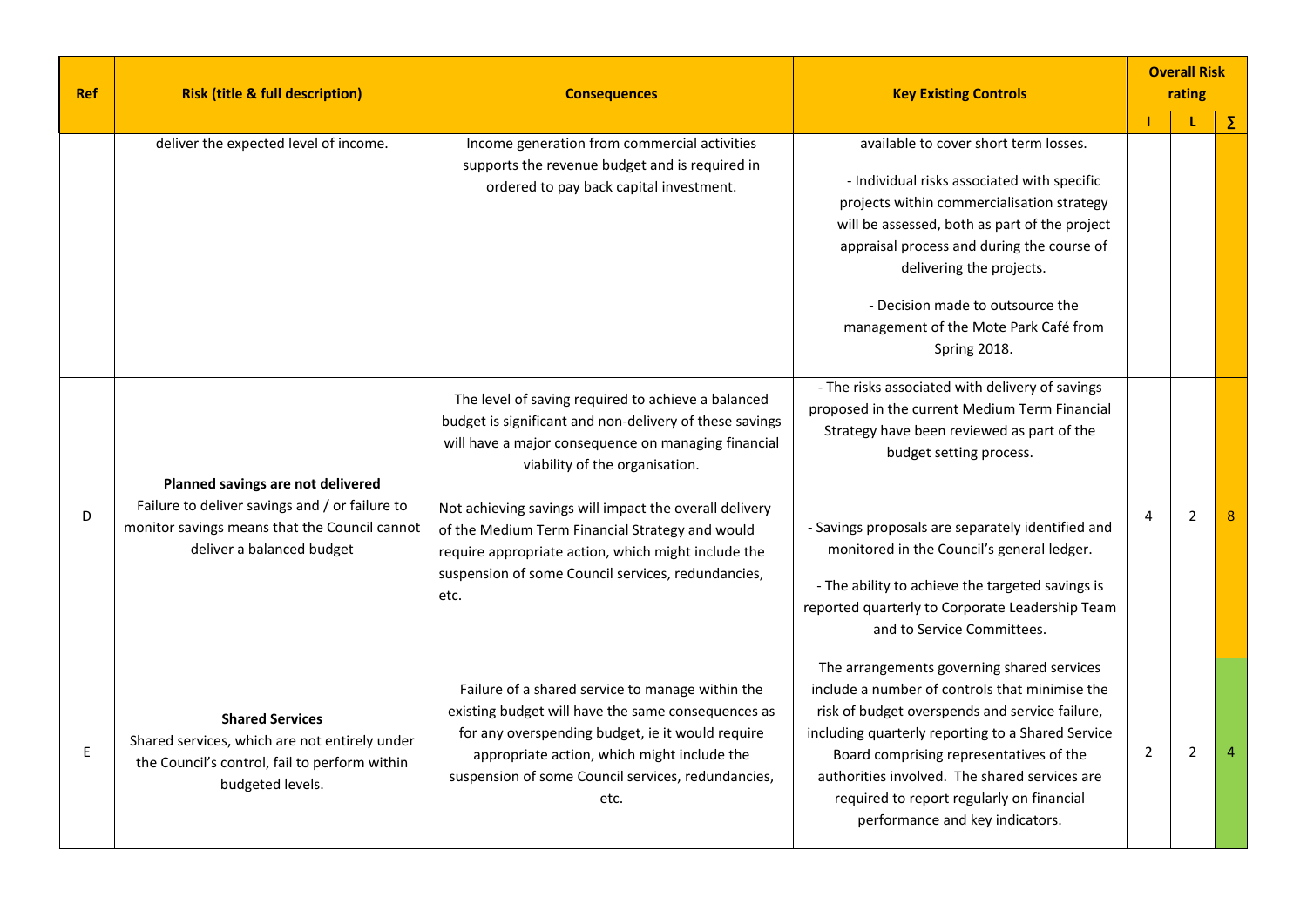| <b>Ref</b> | <b>Risk (title &amp; full description)</b>                                                                                                                                                                                                   | <b>Key Existing Controls</b><br><b>Consequences</b>                                                                                                                                                                                                                                                                                                                                                                                                                                                                                                                                                                                                                                                                                                    |  |                |                |                | <b>Overall Risk</b><br>rating |  |
|------------|----------------------------------------------------------------------------------------------------------------------------------------------------------------------------------------------------------------------------------------------|--------------------------------------------------------------------------------------------------------------------------------------------------------------------------------------------------------------------------------------------------------------------------------------------------------------------------------------------------------------------------------------------------------------------------------------------------------------------------------------------------------------------------------------------------------------------------------------------------------------------------------------------------------------------------------------------------------------------------------------------------------|--|----------------|----------------|----------------|-------------------------------|--|
|            |                                                                                                                                                                                                                                              |                                                                                                                                                                                                                                                                                                                                                                                                                                                                                                                                                                                                                                                                                                                                                        |  |                | L              | Σ              |                               |  |
| F          | <b>Insufficient Balances</b><br>Minimum balance is insufficient to cover<br>unexpected events<br><b>OR</b><br>Minimum balances exceed the real need and<br>resources are held without identified purpose<br>with low investment returns      | Additional resources would be needed which would<br>- The Council has set a lower limit below which<br>result in immediate budget reductions or use of<br>General Fund balances cannot fall of £2 million.<br>earmarked reserves.<br>- At the beginning of the 2018/19 financial year<br>The Council would not gain best value from its<br>unallocated General Fund balances stood at £7<br>resources as Investment returns are low in the current<br>million.<br>market.                                                                                                                                                                                                                                                                              |  | 3              | $\overline{2}$ |                |                               |  |
| G          | Inflation rate predications underlying MTFS<br>are inaccurate<br>Actual levels are significantly above or below<br>prediction                                                                                                                | - Allowances for inflation are developed from<br>three key threads:<br>Unexpected rises will create an unbudgeted drain<br>The advice and knowledge of<br>$\circ$<br>upon resources and the Council may not achieve its<br>professional employees<br>objectives without calling upon balances.<br>The data available from national<br>$\Omega$<br>projections<br>Services have supported the budget strategy through<br>An assessment of past experience both<br>$\circ$<br>savings. Levels below those expected would result in<br>locally and nationally<br>an increase in balances or unused resources that could<br>be used to achieve strategic priorities.<br>- MTFS inflation projections are based on the<br>government's 2% inflation target. |  | 3              | 3              |                |                               |  |
| Н          | Adverse impact from changes in local<br>government funding<br>Unexpected shocks lead to changes in Local<br>Government funding. Government strategy<br>fails to address economic challenges, such as<br>those which could arise from Brexit. | - The Medium Term Financial Strategy to<br>2022/23 includes an adverse scenario which<br>allows for a significant impact on the<br>The Council will no longer receive Revenue Support<br>Council's resources,<br>Grant (RSG) after 2016/17. It was originally expected<br>that the Council would be subject to 'negative RSG' in<br>- The Council has developed other sources of<br>2019/20, but it is now consulting on the removal of<br>income to ensure it can maximise its<br>negative RSG.<br>resources while dealing with the<br>consequences of government strategy.                                                                                                                                                                           |  | 3              | 3              |                |                               |  |
|            | <b>Constraints on council tax increases</b><br>The limit on Council Tax increases means that<br>the Council must manage expenditure<br>pressures even if these potentially give rise to                                                      | - Planning for the budget 2018/19 was based on a<br>The limit on Council Tax increases means that<br>£4.95 (2.06%) increase, as agreed by Policy and<br>additional pressures, such as those arising from<br>providing temporary accommodation, have to be<br>Resources Committee at its meeting on 25 July<br>absorbed by making savings elsewhere.<br>2017 and by full Council at its meeting on 25                                                                                                                                                                                                                                                                                                                                                   |  | $\overline{2}$ | 1              | $\overline{2}$ |                               |  |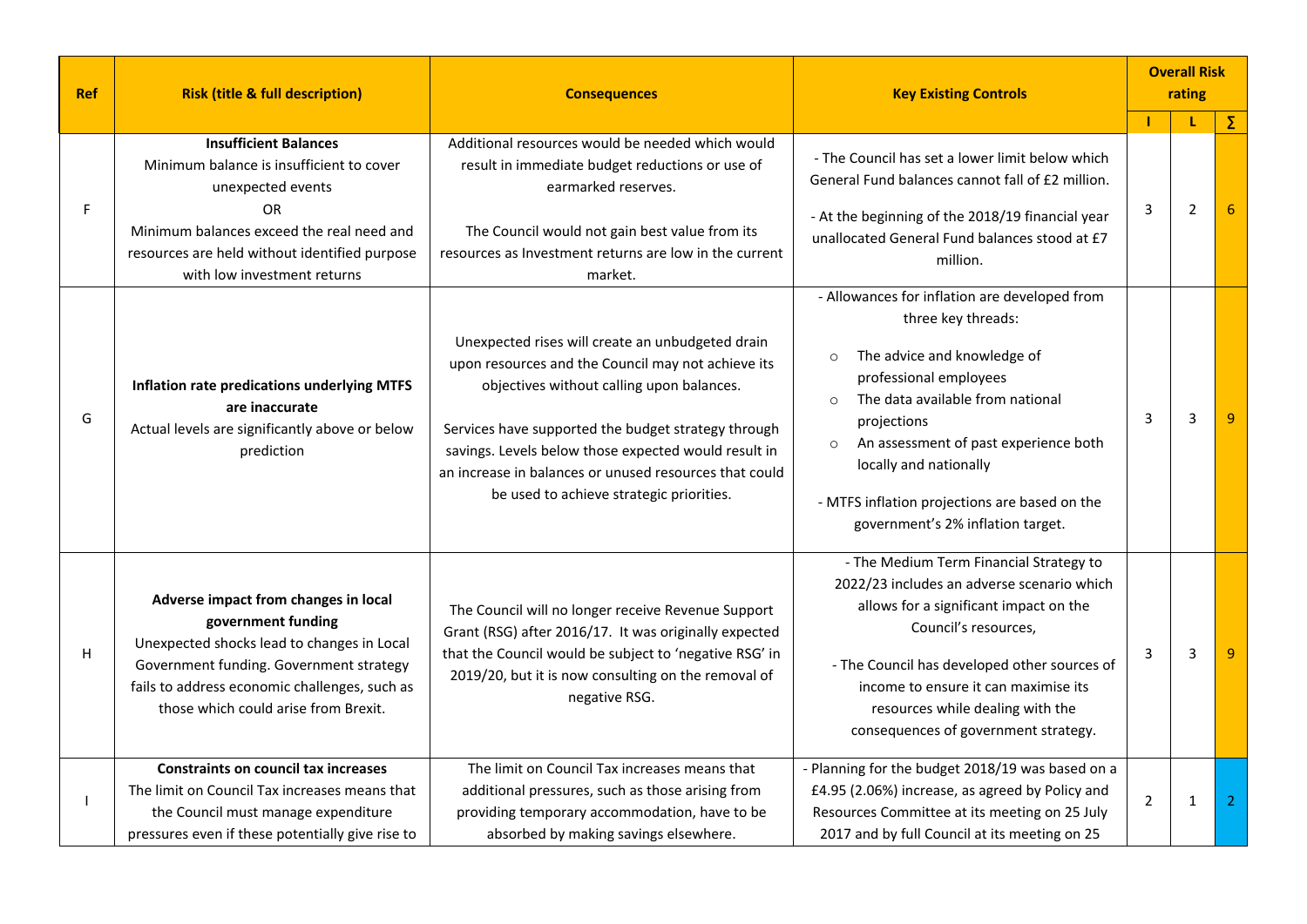| <b>Ref</b> | <b>Risk (title &amp; full description)</b>                                                                                                                                                                                           | <b>Consequences</b>                                                                                                                                                                                                                                                                                                                                | <b>Key Existing Controls</b>                                                                                                                                                                                                                                                                                                                                                                                                   |                | <b>Overall Risk</b><br>rating |                 |  |
|------------|--------------------------------------------------------------------------------------------------------------------------------------------------------------------------------------------------------------------------------------|----------------------------------------------------------------------------------------------------------------------------------------------------------------------------------------------------------------------------------------------------------------------------------------------------------------------------------------------------|--------------------------------------------------------------------------------------------------------------------------------------------------------------------------------------------------------------------------------------------------------------------------------------------------------------------------------------------------------------------------------------------------------------------------------|----------------|-------------------------------|-----------------|--|
|            |                                                                                                                                                                                                                                      |                                                                                                                                                                                                                                                                                                                                                    |                                                                                                                                                                                                                                                                                                                                                                                                                                |                | L                             | Σ               |  |
|            | cost increases greater than 2% per annum.                                                                                                                                                                                            |                                                                                                                                                                                                                                                                                                                                                    | October 2017.<br>- The Government increased the referendum cap<br>for 2018/19 from £4.95 / 2% to 3% and this was<br>reflected in the Council Tax level actually set.                                                                                                                                                                                                                                                           |                |                               |                 |  |
| J          | Capital Programme cannot be funded<br>Reduction or total loss of funding sources<br>means that the capital programme cannot be<br>delivered                                                                                          | The main sources of funding are:<br><b>New Homes Bonus</b><br>$\circ$<br><b>Capital Grants</b><br>$\circ$<br>Prudential borrowing<br>$\circ$<br>Developer contributions (S106)<br>$\circ$<br>A reduction in this funding will mean that future<br>schemes cannot be delivered.                                                                     | - Council has been able to fund the capital<br>programme without recourse to borrowing<br>so far,<br>- Council has confirmed in the past that<br>borrowing is acceptable if it meets the<br>prudential criteria.<br>- Local authorities continue to be able to<br>access borrowing at relatively low cost<br>through the Public Works Loan Board but<br>there is a risk that this may be subject to<br>restrictions in future. | 5              | $\overline{2}$                | 10              |  |
| К          | Increased complexity of government<br>regulation<br>Complexity of financial and other regulations<br>along with increasing delays in providing<br>guidance reduce the ability of the Council to<br>identify risks at an early stage. | On a small number of occasions the financial<br>consequences of future events are likely to be<br>significant. Failure to provide adequate warning would<br>leave the council little time to prepare through the<br>medium term financial strategy.<br>In general these events bring consequences to other<br>agencies and external relationships. | - The Council has formal procedures for<br>monitoring new legislation, consultations and<br>policy / guidance documents.<br>- Our relationships with organisations such as the<br>Council's external auditor provide access to<br>additional knowledge regarding relevant future<br>events.                                                                                                                                    | $\overline{2}$ | 1                             | 2               |  |
|            | <b>Business Rates &amp; Council Tax collection</b><br>Council fails to maintain collection targets for<br>business rates and council tax                                                                                             | Failure to achieve collection targets will reduce the<br>level of key resources to ensure a balanced budget.<br>This will mean further cuts in other budgets or the<br>cost of financing outgoing cash flow to other agencies<br>in relation to taxes not yet collected.                                                                           | - The Council has a good track record of business<br>rates and Council Tax collection.<br>- Steps are taken to maximise collection rates,<br>such as active debt collection, continual review of                                                                                                                                                                                                                               | 3              | 4                             | 12 <sub>1</sub> |  |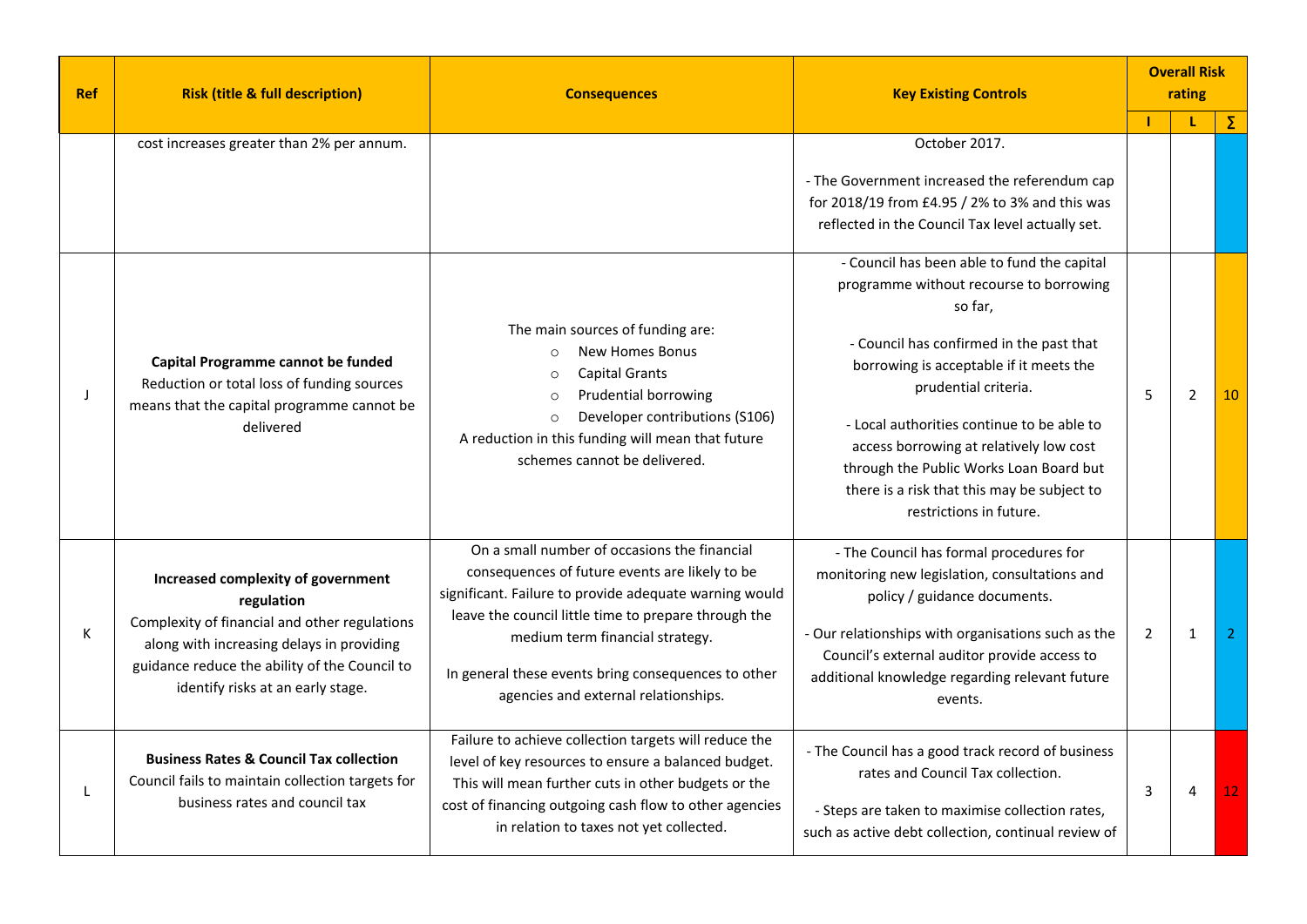| <b>Ref</b> | <b>Risk (title &amp; full description)</b>                                                                                                                                                    | <b>Key Existing Controls</b><br><b>Consequences</b>                                                                                                                                                                                                     |                                                                                                                                                                                                                                                                                                                                                                                                                                                                                                                                                                                                                                  |                | <b>Overall Risk</b><br>rating |   |
|------------|-----------------------------------------------------------------------------------------------------------------------------------------------------------------------------------------------|---------------------------------------------------------------------------------------------------------------------------------------------------------------------------------------------------------------------------------------------------------|----------------------------------------------------------------------------------------------------------------------------------------------------------------------------------------------------------------------------------------------------------------------------------------------------------------------------------------------------------------------------------------------------------------------------------------------------------------------------------------------------------------------------------------------------------------------------------------------------------------------------------|----------------|-------------------------------|---|
|            |                                                                                                                                                                                               |                                                                                                                                                                                                                                                         |                                                                                                                                                                                                                                                                                                                                                                                                                                                                                                                                                                                                                                  |                | L                             | Σ |
|            |                                                                                                                                                                                               | Business rates due are in excess of £60 million for<br>2017/18.<br>Council tax due is in excess of £80 million per annum.                                                                                                                               | discounts, etc.<br>Nonetheless, increasingly difficult<br>trading conditions for some businesses may<br>lead to a deterioration in collection<br>performance.                                                                                                                                                                                                                                                                                                                                                                                                                                                                    |                |                               |   |
| M          | Business Rates pool (17/18) / pilot (18/19)<br>Changes to rateable value (RV) or instability of<br>business rates growth within the pool/pilot<br>may not generate projected levels of income | Changes in RV or instability in growth will result in a<br>reduction in income from business rates and a<br>potential consequence for the Council. The proceeds<br>from the pilot are based on Business Rates receipts for<br>Kent & Medway as a whole. | - The pool (pilot wef 18/19) is monitored<br>quarterly Kent wide and Maidstone is the<br>administering authority. The projected benefit of<br>pool increased from £5.1m to £7.5m in 2017/18.<br>- The Council applied successfully with other Kent<br>authorities to take part in a 100% Business Rates<br>Retention pilot in 2018/19. This will mean Kent &<br>Medway retaining a further £25m of business<br>rates growth.<br>- Provisions have been made when projecting<br>business rates income for bad debts and losses on<br>appeal so any loss of income would relate to the<br>excess over the provisions already made. | $\overline{3}$ | 3                             |   |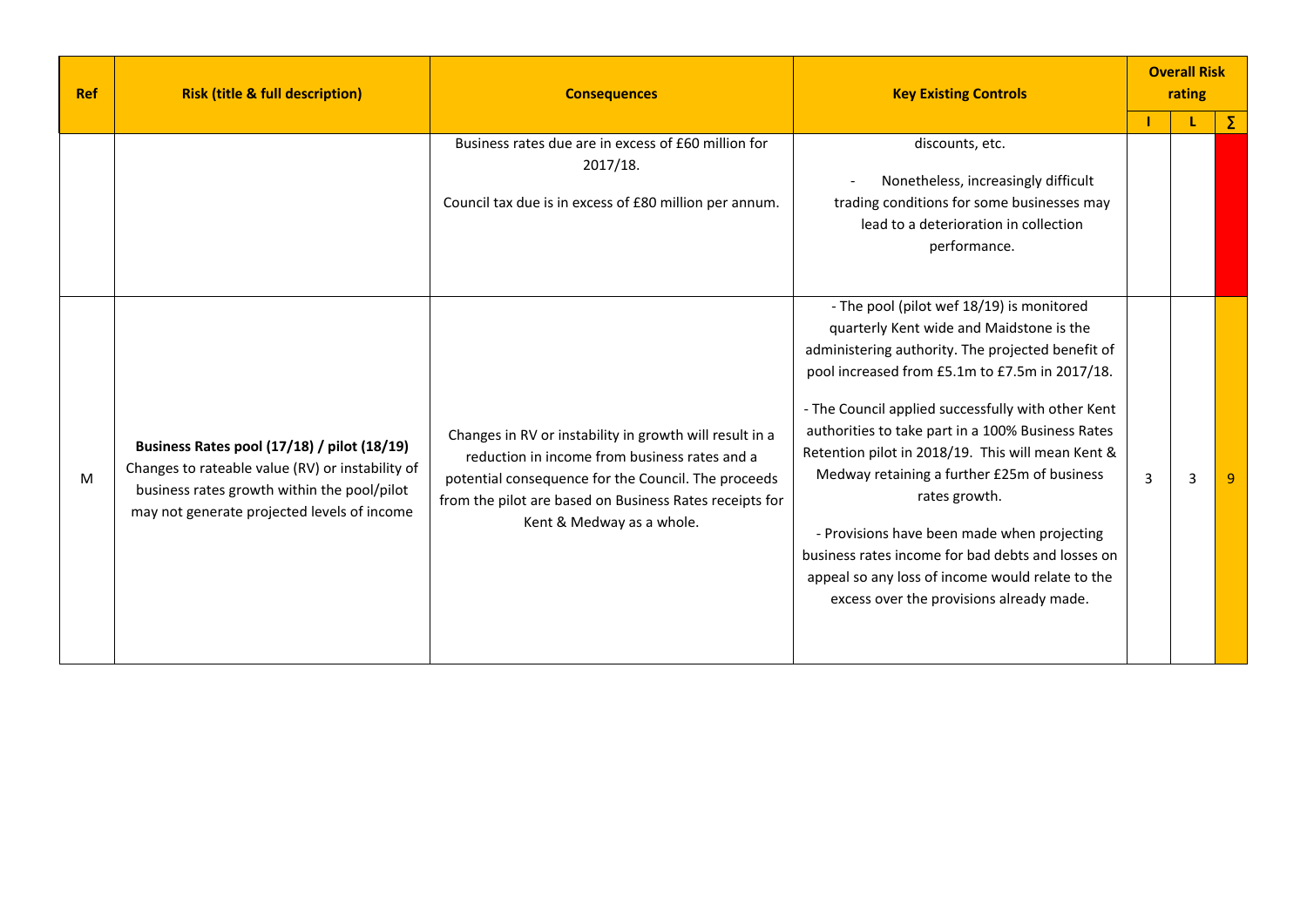## **Impact & Likelihood Scales**

### **RISK IMPACT**

| Level                  | <b>Service risk</b>                                                                          | <b>Reputation Risk</b>                                                     | <b>H&amp;S</b>                                                                     | <b>Legal Risk</b>                                                                   | <b>Financial Risk</b>                                          | <b>En'ment Risk</b>                                                            |  |
|------------------------|----------------------------------------------------------------------------------------------|----------------------------------------------------------------------------|------------------------------------------------------------------------------------|-------------------------------------------------------------------------------------|----------------------------------------------------------------|--------------------------------------------------------------------------------|--|
| Catas-<br>trophic (5)  | Ongoing failure to<br>provide an<br>adequate service                                         | Perceived as failing<br>authority requiring<br>intervention                | Responsible for<br>death                                                           | Litigation almost<br>certain and difficult<br>to defend.<br>Breaches of law         | Uncontrollable<br>financial loss or<br>overspend over<br>£500k | Permanent, major<br>environmental or<br>public health<br>damage                |  |
| Major (4)              | <b>Failure to deliver</b><br><b>Council priorities</b><br>Poor service.<br>Disrupted 5 days+ | Significant adverse<br>national publicity                                  | Fails to prevent<br>death, causes<br>extensive perm<br>injuries or LT sick         | punishable by<br>imprisonment or<br>significant fines                               | <b>Financial loss or</b><br>overspend greater<br>than £250k    | Long term major<br>public health or<br>environmental<br>$incident (1yr+)$      |  |
| <b>Moderate</b><br>(3) | Unsatisfactory<br>performance<br>Service disrupted/<br>stopped 3-5 days                      | Adverse national<br>publicity or<br>significant adverse<br>local publicity | Fails to prevent<br>extensive,<br>permanent injuries<br>or LT sickness             | Litigation expected,<br>but defensible<br>Breaches of law<br>punishable by fines    | Financial loss or<br>overspend greater<br>than £50k            | Medium term<br>major public health<br>or environmental<br>incident (up to 1yr) |  |
| Minor (2)              | Marginal reduction<br>in performance<br>Service disrupted/<br>stopped 1-2 days               | Minor adverse<br>local publicity                                           | <b>Medical treatment</b><br>required, potential<br>long term injury or<br>sickness | Complaint likely,<br>litigation possible<br><b>Breaches of regs</b><br>or standards | <b>Financial loss or</b><br>overspend greater<br>than £10k     | Short term public<br>health or<br>environmental<br>incident (weeks)            |  |
| Minimal(1)             | No significant<br>service impact<br>Service disruption<br>up to 1 day                        | Unlikely to cause<br>adverse publicity                                     | <b>First aid level</b><br>injuries                                                 | Unlikely to cause<br>complaint<br><b>Breaches of local</b><br>procedures            | <b>Financial loss or</b><br>overspend under<br>£10k            | Environmental<br>incident with no<br>lasting detrimental<br>effect             |  |